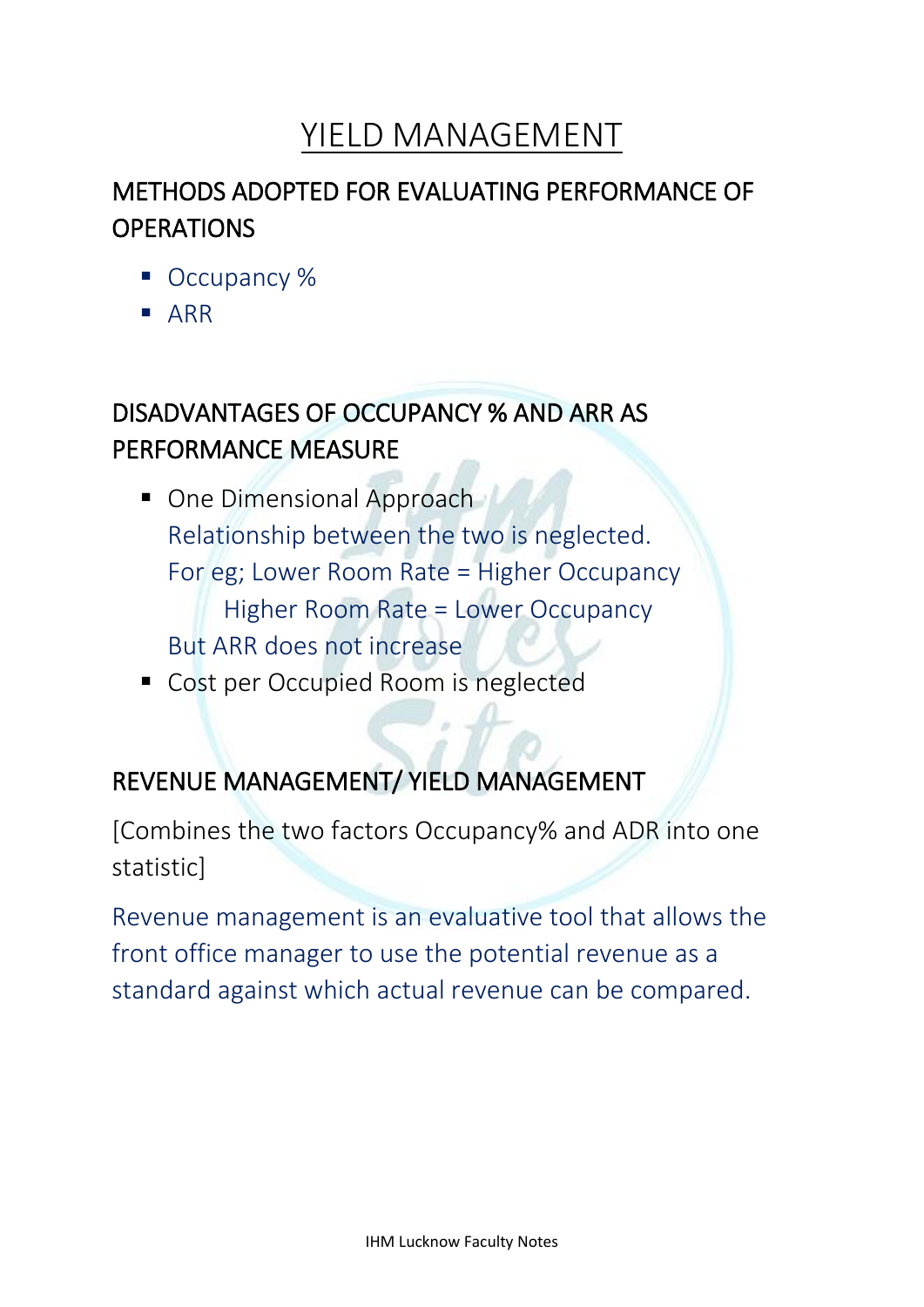## WHAT IS YIELD

#### Yield is

- $\triangleright$  The final product after processing
- ➢ Revenue generated per statistical unit
- $\triangleright$  Yield = Output = revenue
- $\triangleright$  Therefore, yield management = revenue management
- $\triangleright$  Yield is the total output and depends upon facts

## ORIGIN

- ➢ Concept introduced by the airline industry in 1970's
- ➢ Sold perishable seats at rack rates
- ➢ Adopted a technique based on Demand & Supply
- $\triangleright$  Demand exceeded supply = increase the rate and supply exceeds demand = demand the rate
- $\triangleright$  Demand exceeded supply = increase the rate and supply exceeds demand = demand the rate
- ➢ Yield management was referred as revenue per available seat per mile.

## APPLICATION OF YIELD MANAGEMENT/ REVENUE MANAGEMENT

Applied in segments with perishable product

- Airlines Revenue per available seat
- Car rental per car Revenue per available seat
- Restaurant per hr Revenue per available seat
- Hotel per night Revenue per available room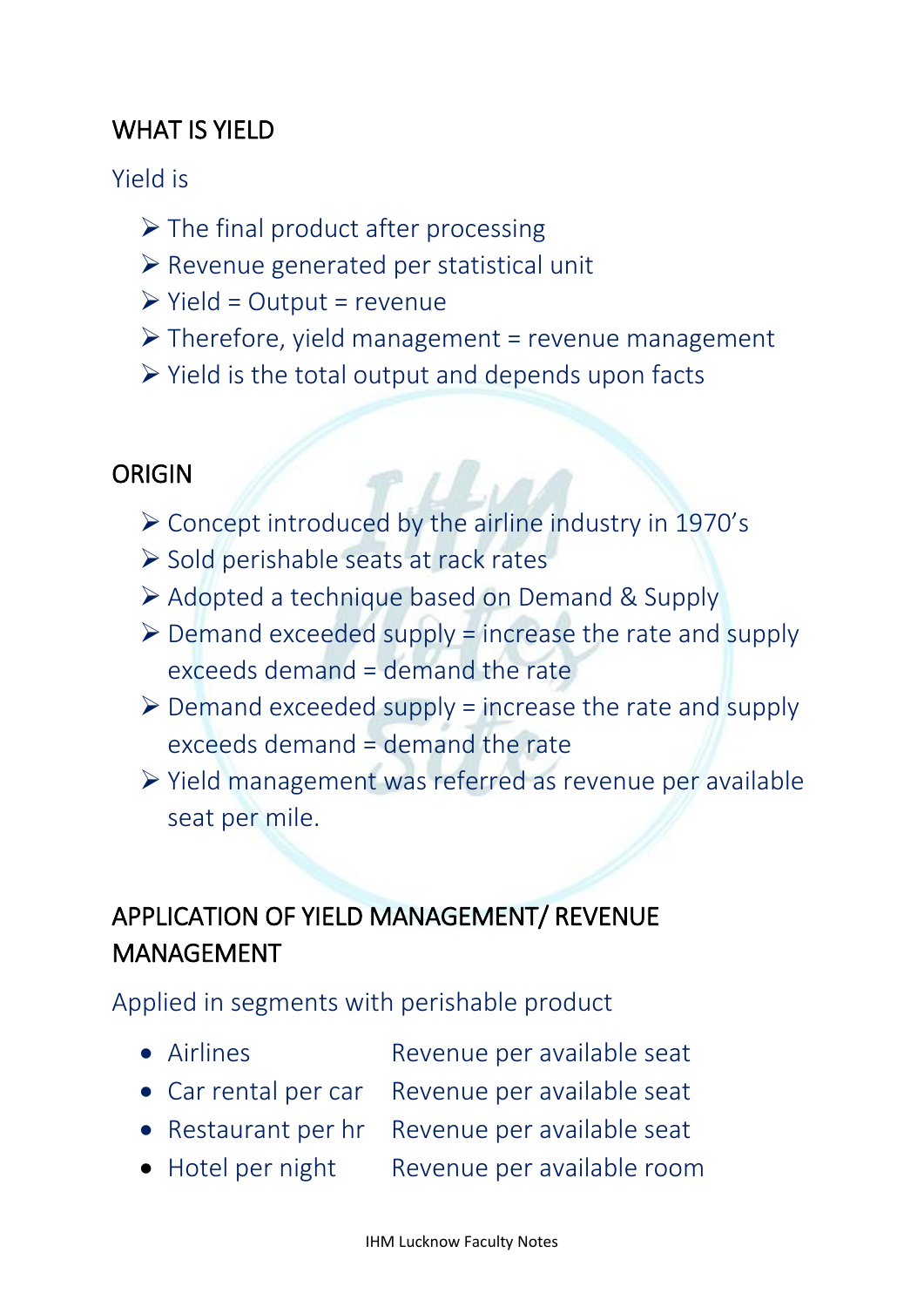## CONDITIONS FOR THE APPLICATION OF YIELD MANAGEMENT

- 1. Fixed amount of resources for sale
	- Airline seats, hotel rooms
- 2. Resources sold are perishable
	- Tomorrow, hotels sells tomorrows room
- 3. Differential pricing
	- Customers willing to pay different price for using the same resources.

Thus, yield management is

- ➢ Understanding
- ➢ Anticipating
- ➢ Influencing

Consumer behaviour in order to maximise revenue/ profits from a fixed perishable resource.

"Technique based on demand and supply used to maximize revenues by lowering prices to increase sales during periods of low demand and raising prices during periods of high demands."

### CHALLENGE IS:

- o The right INVENTORY to
- o The right CUSTOMER at
- o The right TIME at
- o The right PRICE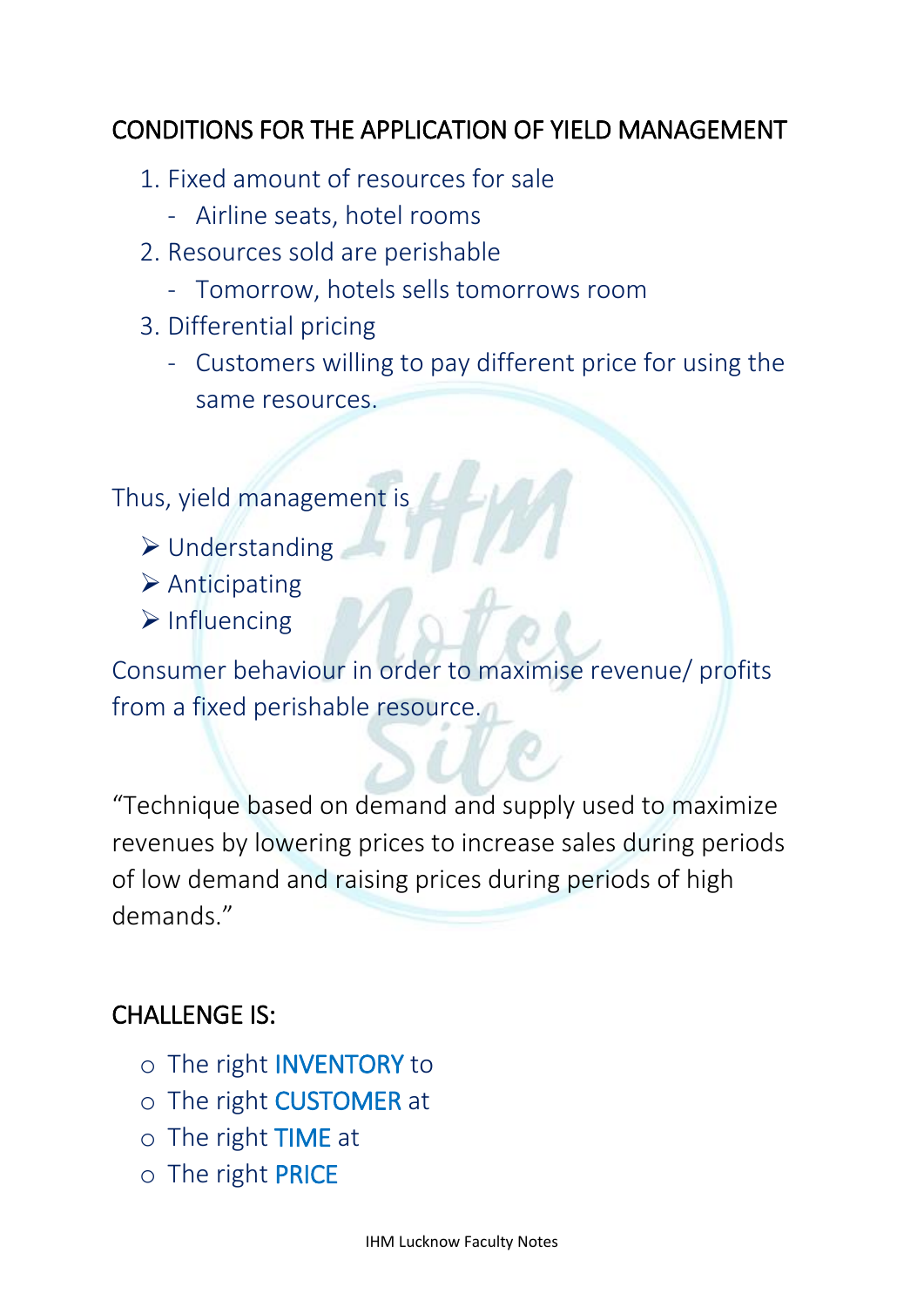## COMPONENTS OF YIELD MANAGEMENT

- o Fixed inventory
- o Potential customer
- o Differential pricing
- o Time: Peak seasons and off seasons
- o Channel: Travel portals, CRS

## POINTS TO BE CONSIDERED

- o Predict consumer behaviour
	- ➢ Length of stay
	- ➢ Buying capacity
- o Optimize the prize and inventory available to each customer segment
	- ➢ Discounts
	- ➢ Packages
	- ➢ Apply rack rates
- o Focus on revenue maximization than on cost minimization
	- ➢ Do not cut on facilities and amenities
	- ➢ Effect quality and brand name
- o Marginal cost which is involved in cleaning and supplies will be incurred only if the room is sold.
	- ➢ Loss to hotels operating cost

## GOAL OF YIELD MANAGEMENT

To select which business to accept and which business to turn away!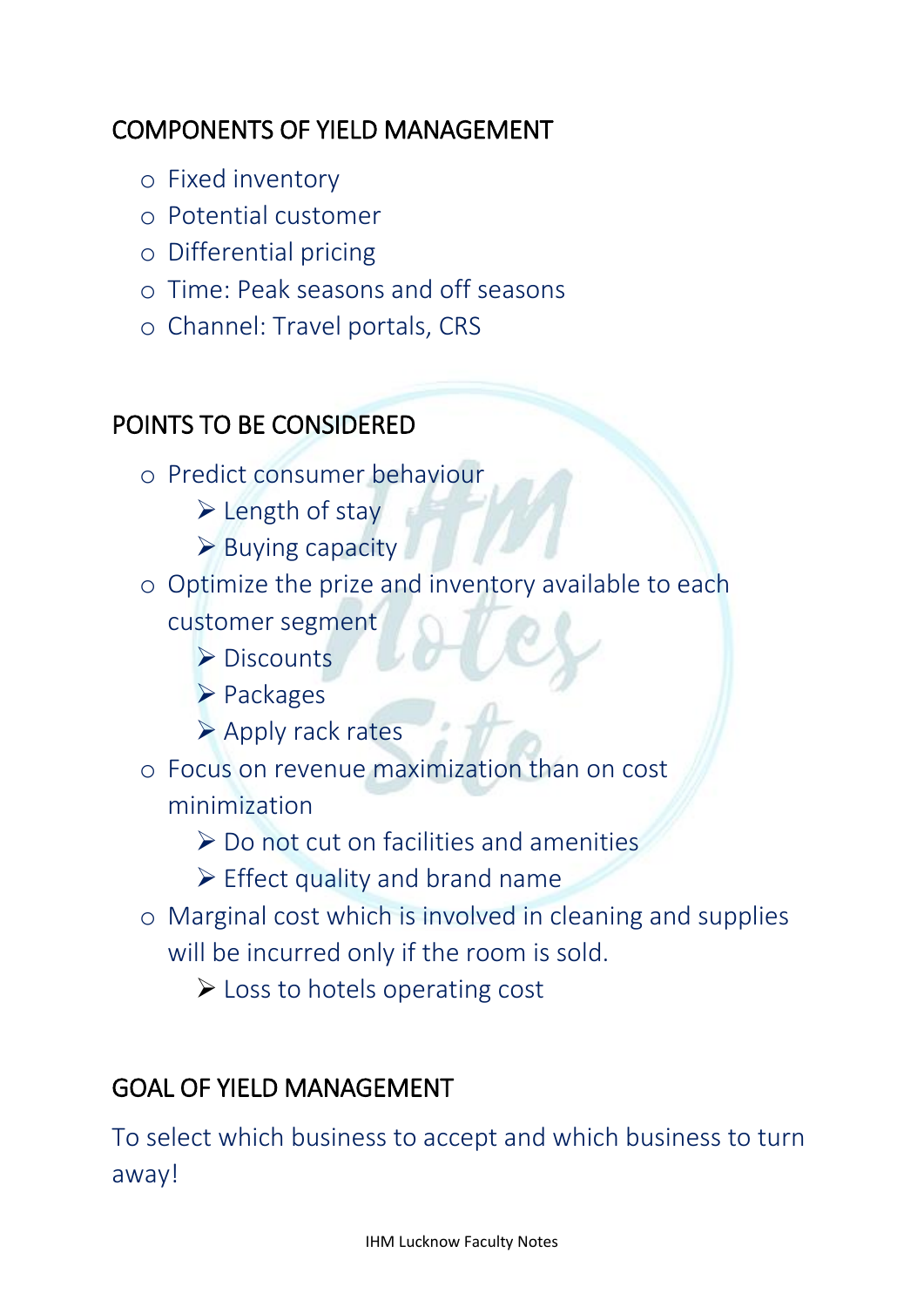## BUSINESS TACTICS FOR HIGH AND LOW DEMANDS

Industries use some practices to maximize the revenue.

In order to implement these tactics, management needs to establish the HURDLE RATE (the lowest rate for a given day) below which it is impossible to sell any room.

### HIGH DEMAND TACTICS

- o Close or restrict discounts
- o Apply minimum length of stay
- o Reduce group reservations
- o Reduce or eliminate 6 pm holds
- o Apply early deposits to maximize early departures.
- o Raise room rates
	- ➢ Executive and suite rooms

## LOW DEMAND TACTICS

- o Sell hotel facilities and benefits
- o Offer packages
- o Accept discounts to encourage room nights
- o Encourage and provide incentives to staff for increasing occupancy
- o Encourage upgrades
- o Remove stay restrictions

 $\triangleright$  Encourage guest to overstay in case of low occupancy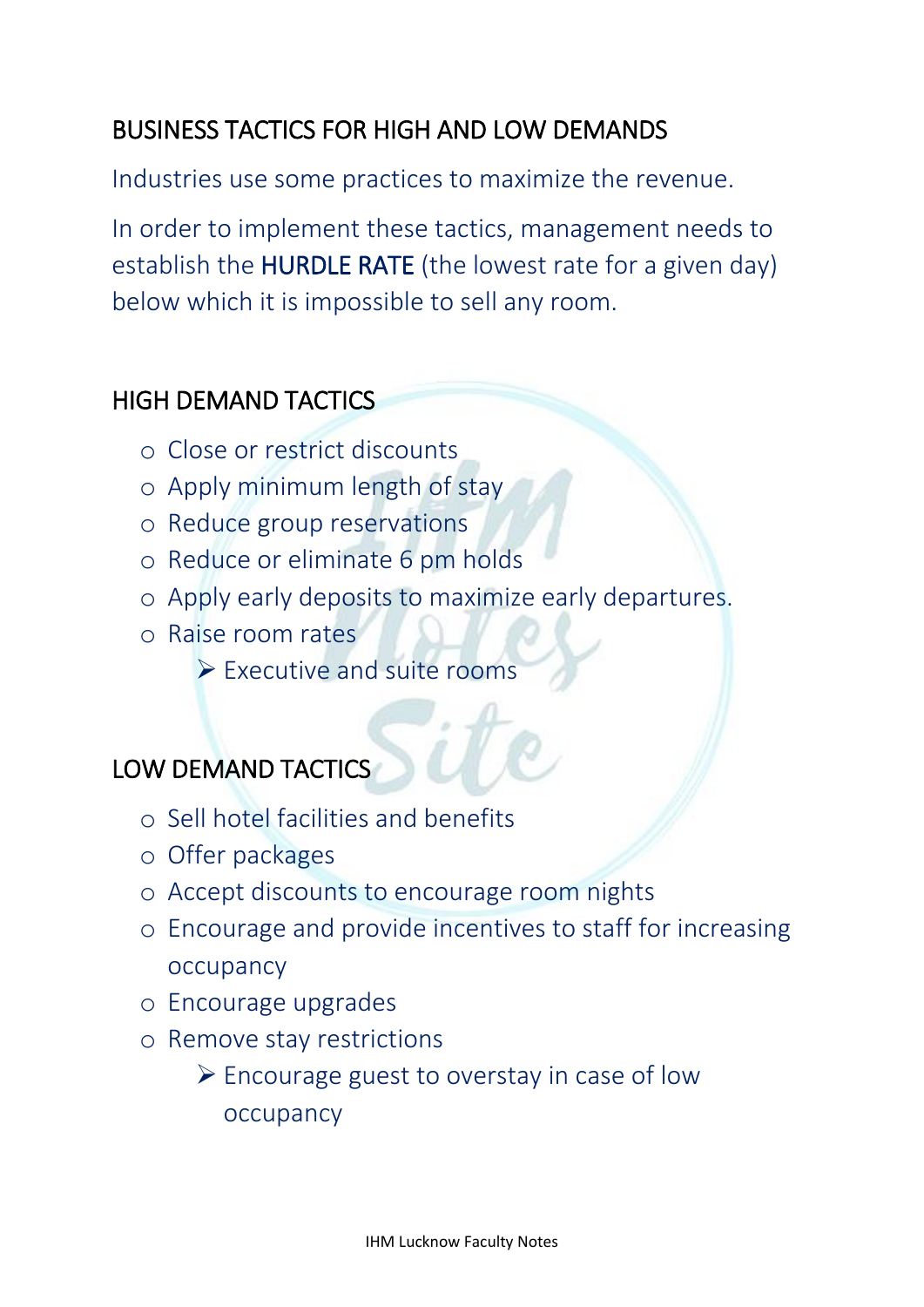- o Establish relationships with competitors to share
	- ➢ Referrals
	- ➢ Marketing strategies
- o Offer stay-sensitive price incentives
	- ➢ Provide discounts for guest who stays longer
	- $\triangleright$  Guest with a five days stay may get a discount while a guest with two days stay may not.
	- ➢ Provide freebies like movie tickets, site seeing, shopping coupons from the hotel's concessionaire.

#### IMPORTANCE OF YIELD MANAGEMENT

- 1. Improved forecasting
- 2. Improved seasonal pricing and inventory management
- 3. Identification of new market segments
- 4. Identification of new market segment demands
- 5. Increased coordination between front office and sales
- 6. Determination of discounting activity
- 7. Improved short term and long-term planning
- 8. Increased business and profits

#### TOOLS USED TO MAXIMIZE SALE

- 1. Capacity management or Selective Overbooking
- 2. Discount Allocation or Differential Pricing
- 3. Duration Control or Duration Restriction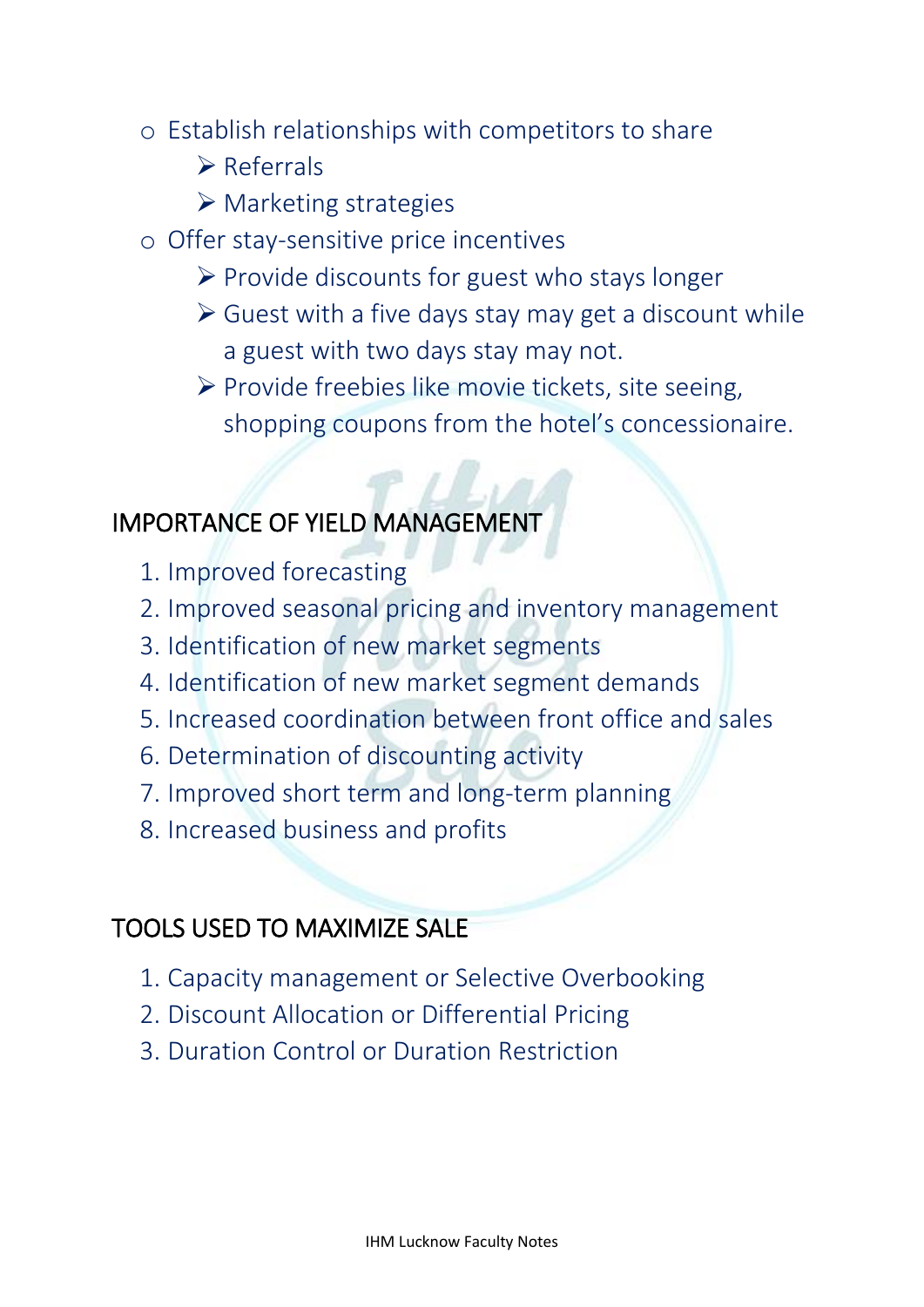## CAPACITY MANAGEMENT OR SELECTIVE OVERBOOKING

- o Involves controlling and limiting room supply
- o Based on historical data, the rooms are overbooked
- o Overbooking is:

The availability of rooms increases in following situations-

- $\triangleright$  Early departures and under stay
- ➢ Cancellations
- ➢ No shows
- o Compensates loss of revenue in case of
	- I. Early departures/ Under stay
		- Guest leaves hotel before their date of departure.
		- Increase the room inventory
		- Discourage early departures or compensate
	- II. Cancellation

#### III. No-shows

- Guest with guaranteed reservation does not arrive on the day of arrival
- No show increases room inventory
- Released to waitlisted or walk-ins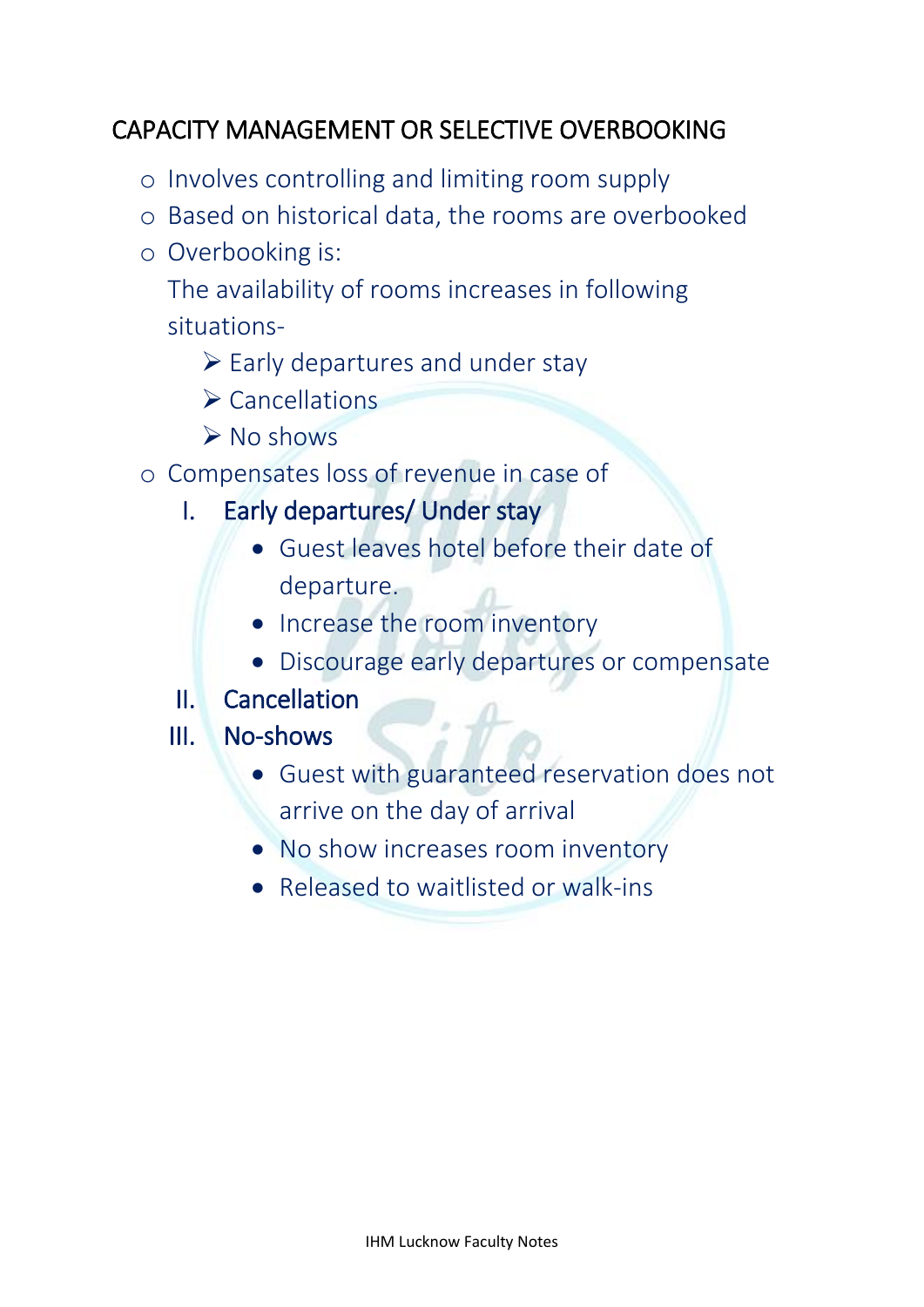### PRECAUTIONS WHILE OVERBOOKING

- Refer past records on
- o Number of cancellations
- o Number of under stays
- o No of no-shows
- o No of turn away
- o Events in the city
- o Relationship with the managers of the neighbouring hotels

## DISCOUNT ALLOCATION OR DIFFERENTIAL PRICING

- o Price is the value of the goods or services expressed in terms of money.
- o Price is the major criteria which affects the choice of the customer.
- o Price of the product is affected by the demand of the product in the market.
- o Impossible to sell rooms at rack rate.
- o Apply sales strategy for selling rooms
- o Peak seasons sell at rack rate
- o Lean seasons offer
	- Discounts
	- Package plans
	- Off season rates
	- Increase commission to travel portals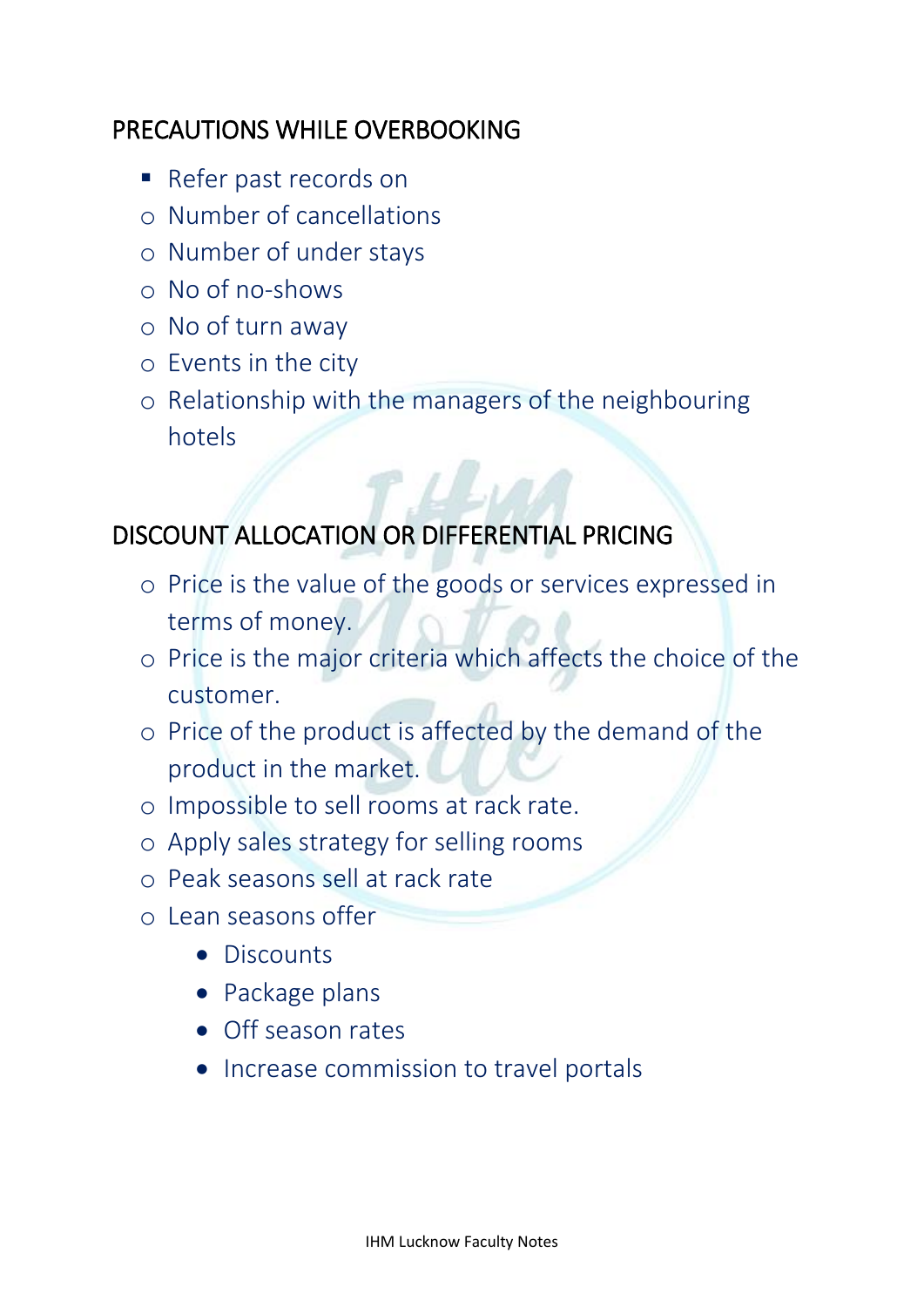## DURATION CONTROL OR DURATION RESTRICTION

o Implement duration restriction on room bookings to protect room for multi day reservations

## ELEMENTS OF YIELD MANAGEMENT

To develop a successful yield strategy the following elements are important

- i. Group room sale
- ii. Transient room sale (FIT)
- iii. Food and beverage activities
- iv. Local and area wide convention
- v. Special events

## GROUP ROOM SALE

To understand how group room sales will affect overall room revenue the hotel should collect information about:

### 1) Group booking data

Management should carefully examine every group block for any following reasons:

- Frequency of booking
- Reputation of group in terms of business
- Wash out factor

Wash Factor: group tend to book 5% to 10% more rooms then they are likely to need. The hotel's deletion of unnecessary group rooms from a group block is called Wash Factor.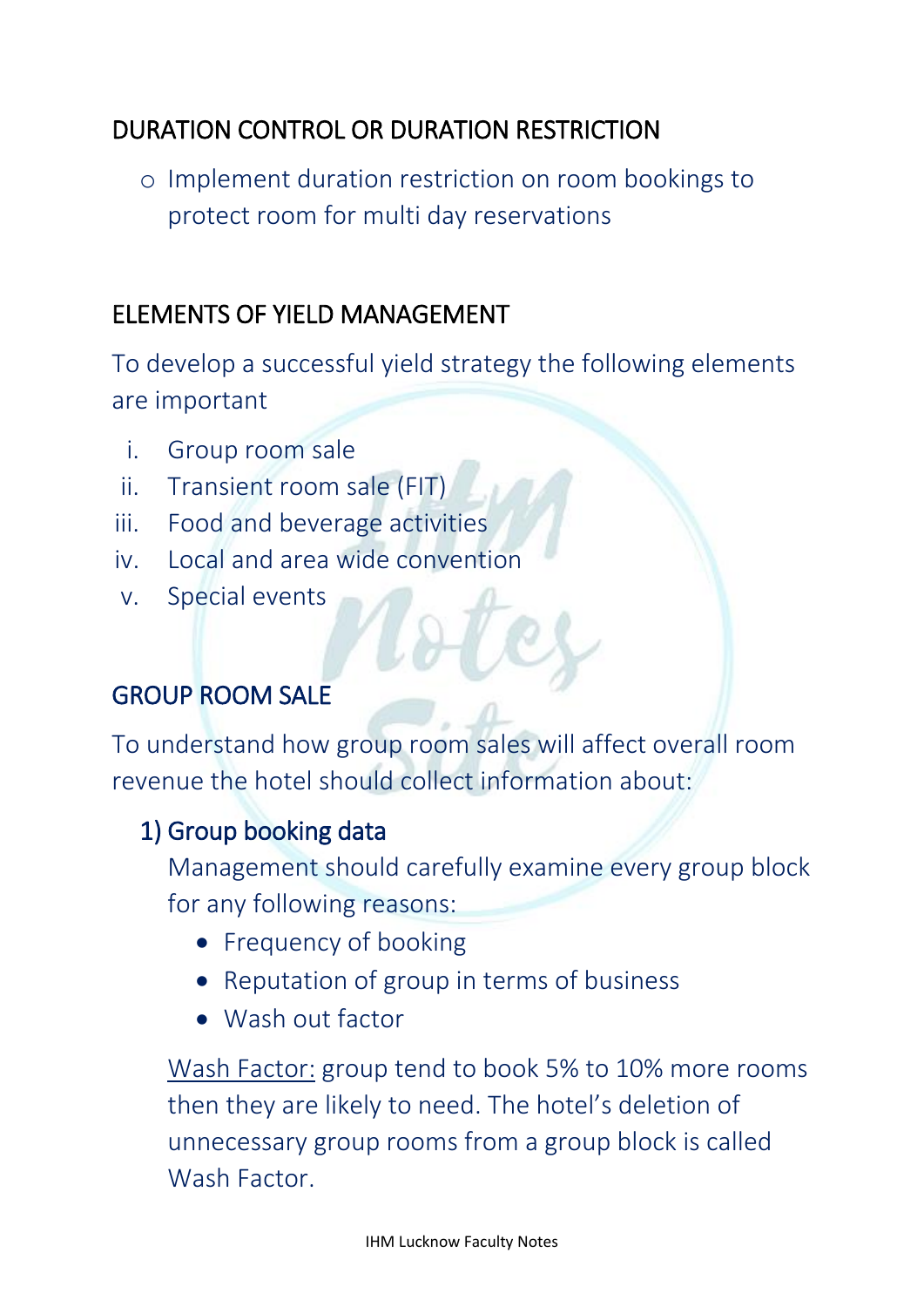## 2) Group booking pace

- Rate at which group business is booked.
- Track bookings for one-timers and series group

## 3) Anticipated group business

- Monitor group bookings in the neighbouring hotels
- Forecast the booking pressure in the market
- Adjust selling strategies accordingly
- 4) Group booking lead time
	- Time gap between date of booking and date of arrival
	- Determines whether to accept more groups and transients and at what room rate

#### 5) Displacement of transient business

- Displacement occurs when a hotel accepts group business at the expense of transient guest
- Transient business books rooms closer to date of arrivals than groups
- This might endanger profitability problem and bad reputation
- Monitor the booking pace and lead time of individual guests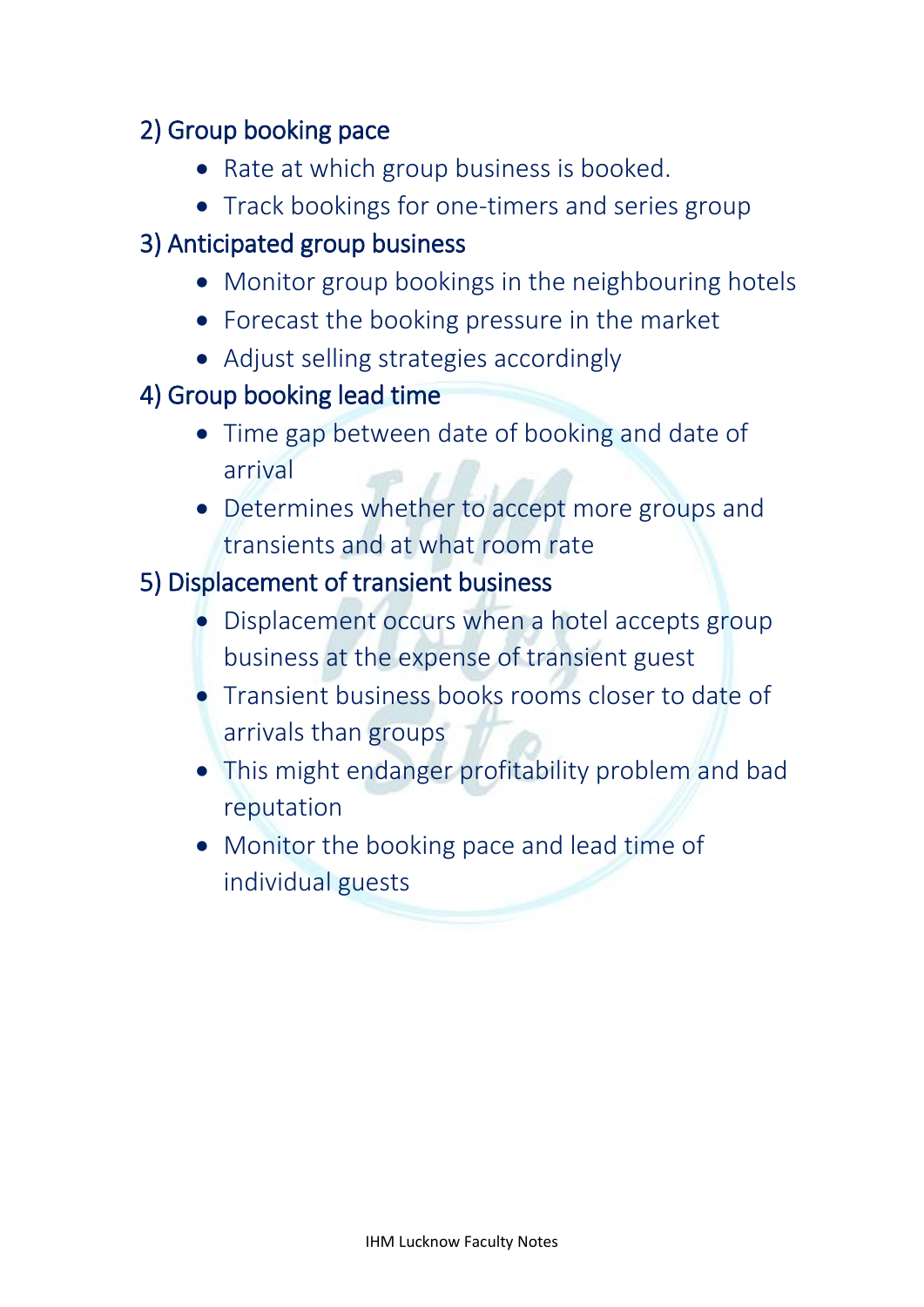## TRANSIENT ROOM SALE

Front office should monitor the booking pace and lead time of Transient Guest in order to understand current reservations with historic reservation and anticipated rates.

### FOOD AND BEVERAGE ACTIVITIES

- o Food and beverage should consider for potential booking groups that need banquets, meeting space and guest rooms.
- o Book groups that needs rooms along with food and beverage services to increase revenue.

# LOCAL AND AREA WIDE CONVENTION

- o Individual hotel may not accommodate in case of big events
- o Hotels should take advantage of such situations
- o Individual guests and groups who have been displaced by convention may be referred to the hotel as an overflow facility and this may have a tremendous impact on the hotel's revenue.

### SPECIAL EVENT

- o During special events like festivals and city events hotels decide to benefit from high demand by restricting
	- Room discounts
	- Encourage minimum length of stay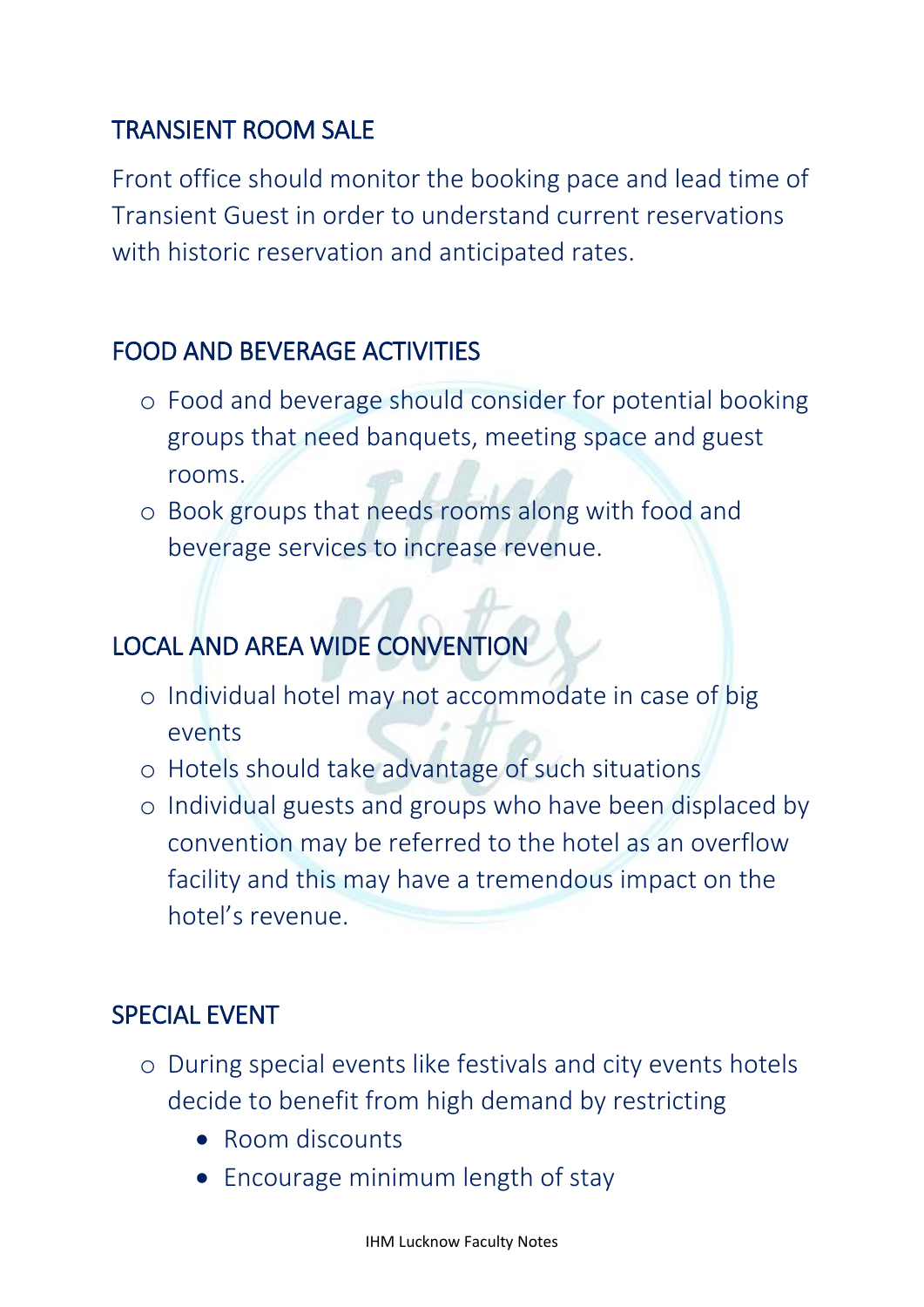#### YIELD MANAGEMENT TEAM

- Rooms Division Manager: has the overall control on the department with the targets for maximizing occupancy and revenue
- Reservation Manager: has complete knowledge of booking patterns, past histories, pace and high and low demand periods of business etc.
- Sales Manager: is responsible to bring and promote business for the hotel

## FUNCTIONS OF YIELD MANAGEMENT

- Predict demand of rooms for future
- Decisions on whether to accept group reservations or transient reservations
- Decide the levels of rates to open or close
- Regular training and motivate the staff
- Conduct feedback sessions to know efficiency and effectiveness of performance

### STEPS FOR YIELD MANAGEMENT

Yield management consists of four steps:

- 1) Forecasting
- 2) Systems and procedures
- 3) Strategies and tactics
- 4) Feedback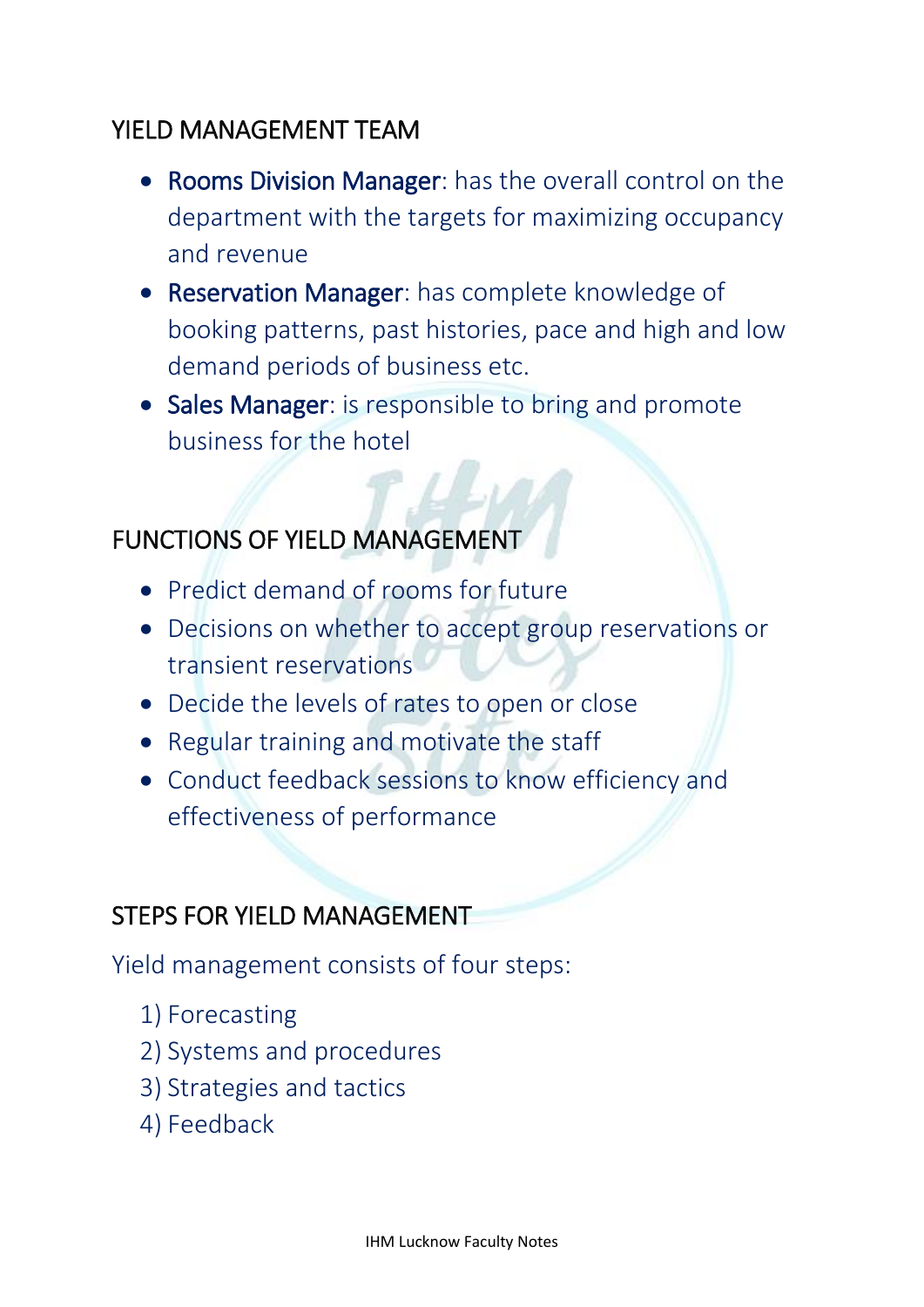## I. FORECASTING

- Prediction of future business as per reservation data
	- ➢ Special arrangements for VIP, Groups
	- ➢ Effective staff allocation
	- ➢ Optimum inventory for departmental stationaries
	- ➢ Sufficient time for maintenance and replacements
- Tools for forecasting
	- ➢ Thorough product knowledge
	- ➢ Profile of the market segment
	- $\triangleright$  Special events in the city
	- ➢ Percentage of no-shows, cancellations
	- $\triangleright$  New competitors in the vicinity of the hotel
	- ➢ Wash out factor (last minute cancellation made by the travel agents)

## II. SYSTEMS AND PROCEDURES

- Manual system
	- ➢ Used in small hotel
	- ➢ Accurate only if staffs stay focused at all times
- Computerized system
	- ➢ Used in large hotels
	- ➢ More accurate as it is automatically updated
- YIELD MANAGEMENT SOFTWARE SYSTEMS

Although the individual task of yield management can be performed manually, the most efficient means of handling data and generating yield statistics is through yield management software.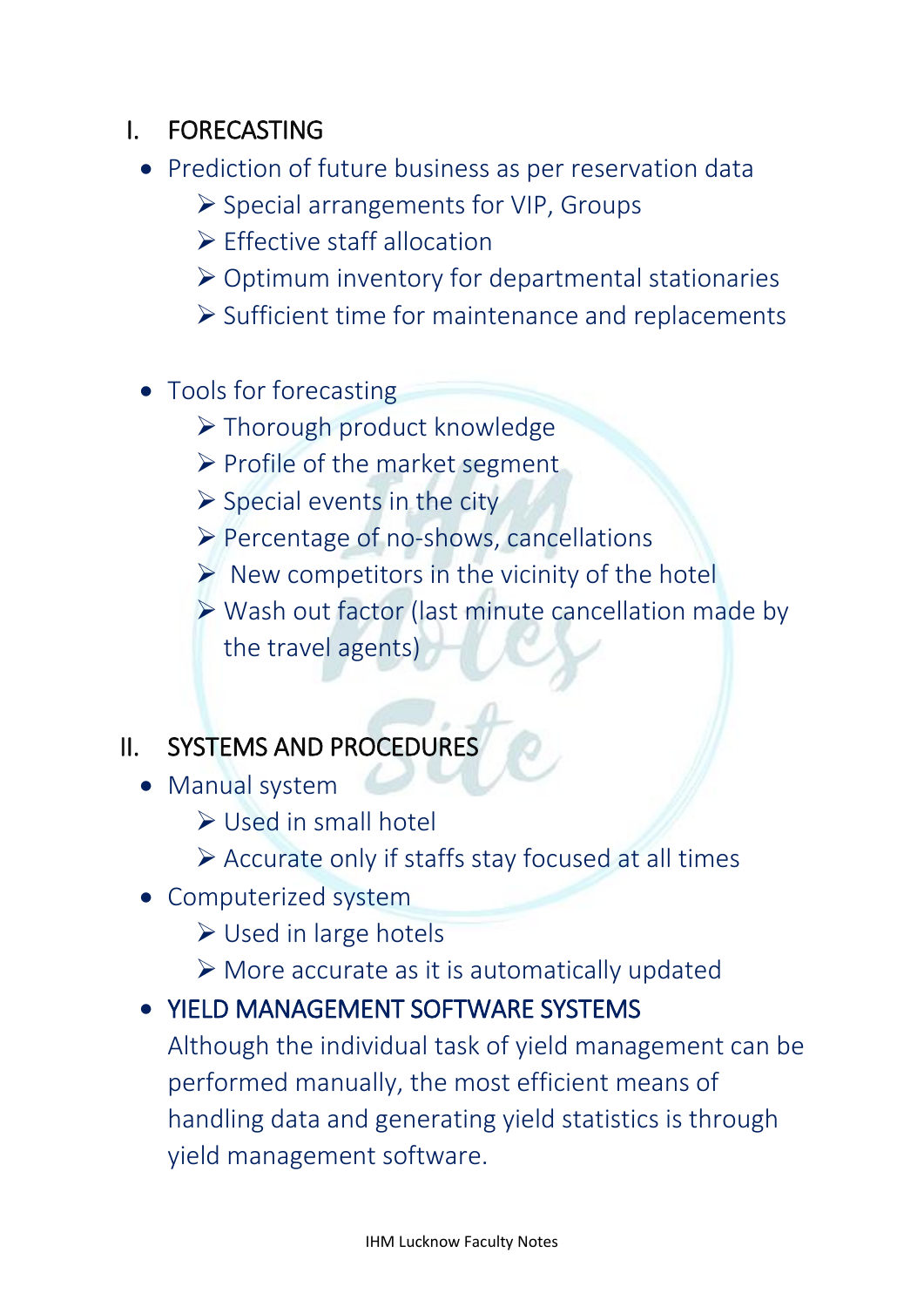The following results have been observed:

- ➢ Continuous monitoring
- ➢ Consistency
- ➢ Information availability
- ➢ Performance tracking
- REPORTS GENERATED BY YIELD MANAGEMENT **SOFTWARE** 
	- ➢ Market segment report
	- ➢ Calendar/ booking graph
	- ➢ Future arrival dates status reports
	- ➢ Single arrival date history report
	- ➢ Weekly recap report
	- ➢ Room statistics tracking sheet

## III. STRATEGIES AND TACTICS

- Apply strategies as per high and low demand and supply.
- Apply business tactics to increase revenue like offering
	- ➢ Discounts
	- ➢ Packages
	- ➢ Commissions

### IV. FEEDBACK

- To access effectiveness of the decisions taken
- To access efficiency of the strategies and business tactics used
- To access performance of the hotel staff